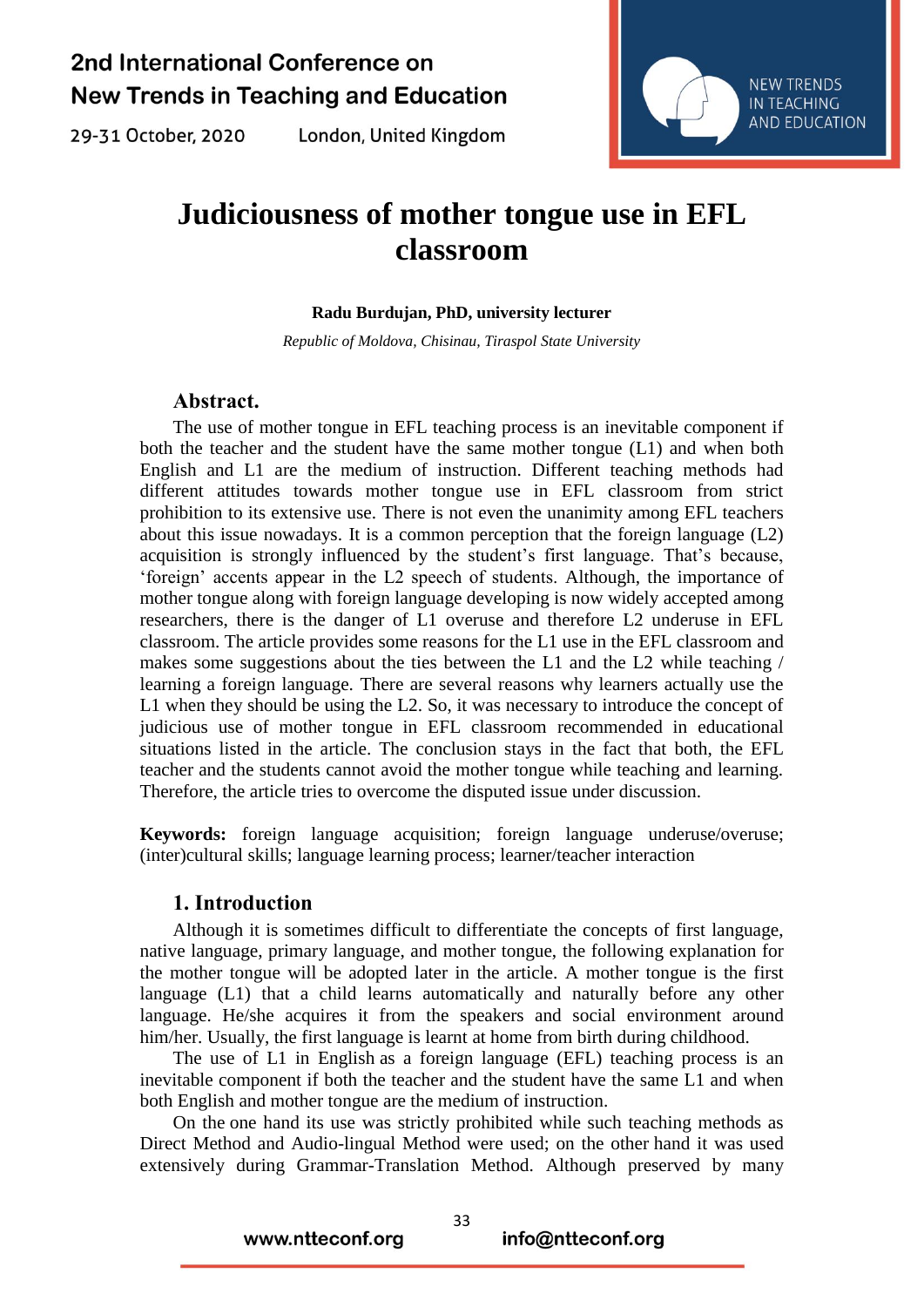29-31 October, 2020 London, United Kingdom



teachers, the "English-only" classroom policy, which encourage students to use L2 as the only means of interaction with teachers and peers, seems to lose its grounds. Since then, there have been fundamental researches in psychology, teaching / learning, linguistics and other language related educational fields which have a significant impact on the strategies employed in the EFL classroom to maximize the outcomes.

#### **Research question and aims**

The main question of this research is as follows:

What are the learning situations when mother tongue use is recommended in EFL learning / teaching process?

This paper also aims a) to provide an insight on how different approaches treated the amount of mother tongue use in EFL classroom and also b) to give and examine the reasons for the mother tongue use in the EFL classroom.

However, the main aim of the research is to provide a reasoned list of learning situations when mother tongue use is recommended, so that EFL teachers could rely on it in their classroom activities.

### **2.1. Ratio of L1 and L2 use in the EFL classroom**

There is not the unanimity among EFL teachers about total L1 removal form the language classroom. So much the more if we take into account that on a global scale, most English language teachers are non-native (Harbord 1992: 350) and the complete ban of the students' mother tongue in the classroom is often viewed skeptically. Garcia and Sylvan (2011) consider outdated the monolingual education in the 'globalized' world we live nowadays and the practice of imposing only one language is discouraged. Anton and Dicamilla (1999, p. 245) state that the use of L1 is beneficial for the language learning process since "it acts as a critical psychological tool that enables learners to construct effective collaborative dialogue in the completion of meaning-based language tasks".

From this perspective, we may distinguish two basic approaches the monolingual approach and bilingual approach.

The advocate of the monolingual approach, Krashen has claimed that learners acquire foreign languages following chiefly the same path they acquire their mother tongue. It means that, the use of the mother tongue in the teaching / learning process should be minimized (1981). Such a viewpoint makes teachers to discourage L1 use in EFL classes. Depending on the foreign language learned, L1 may be sometimes misleading. In spite of the universals existing in language systems, there are more or less differences in languages too. L1 interference in teaching / learning process may cause errors due to the L1 transfer. These errors range from phonetics and vocabulary to grammar.

In situations where the students are not allowed to speak their L1 in EFL classroom and even are punished for its use, students are afraid of speaking their L1, and use it "quietly so they were not overhead or by writing notes in languages other than English" feeling ashamed when punished for using their own language. (Goldstein, 2003) Learning another language should not undervalue their own language, but on the contrary should add richness to students' lives, and a positive experience because L1 represents an access to valuable resources.

www.ntteconf.org

info@ntteconf.org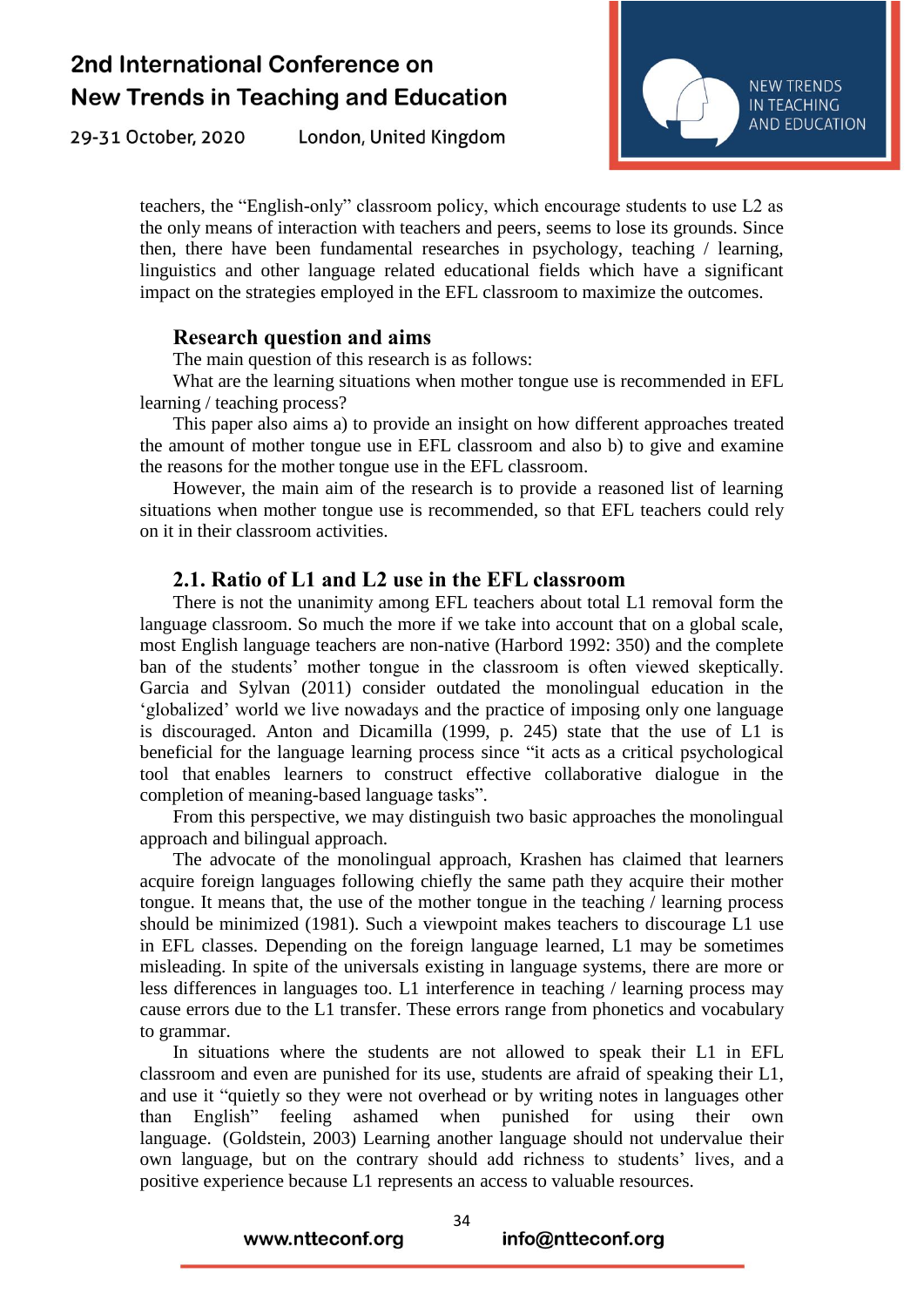29-31 October, 2020

London, United Kingdom



Although, L1 has long been considered as a source of errors, many teachers have criticized the monolingual approach. They have considered the L1 use in EFL classes more beneficial than harmful at different levels. Vivian Cook (2001) argues that the mother tongue in EFL classes was "a door that has been firmly shut in language teaching for over a hundred years." The learners come to EFL classes "loaded" with their mother tongue and a cultural heritage that nobody must deny or underestimate. The ban of the mother tongue in classes where learners are at lower levels of English proficiency is practically impossible. That is why EFL teachers should consider L1 not a source of errors but a tool and a powerful resource used in a number of ways to maximize foreign language learning.

The importance of L1 along with L2 developing is now widely accepted among researchers. There is the danger of L1 overuse and therefore L2 underuse in EFL classroom which may lead to the substantial decrease of opportunity to practice the latter. From this perspective, the teacher's decision of how much time of L1 and L2 should be in their classes seems to influence the students' performance efficiency in acquiring L2. Figure 1 provides some suggestions about the ties between the L1 and the L2 in EFL classroom.

*Figure 1: Some suggestions about the ties between the L1 and the L2 in EFL classroom.*



There are still debates about L1 using in EFL teaching. It is important to note that there are no criteria regarding the right amount of the use of L1. At the same time, teacher's use of the mother tongue cannot present a threat to foreign language acquisition because students already have a language basis from their mother tongue. (Cook, 2002). The mother tongue should be used very judiciously in EFL classroom, and this judiciousness is balanced by the English teacher who should consider the students' level of learning. Usually, the lower level of English is, the more use of the L1 in class is made by teachers. Or, the second language in EFL classroom should be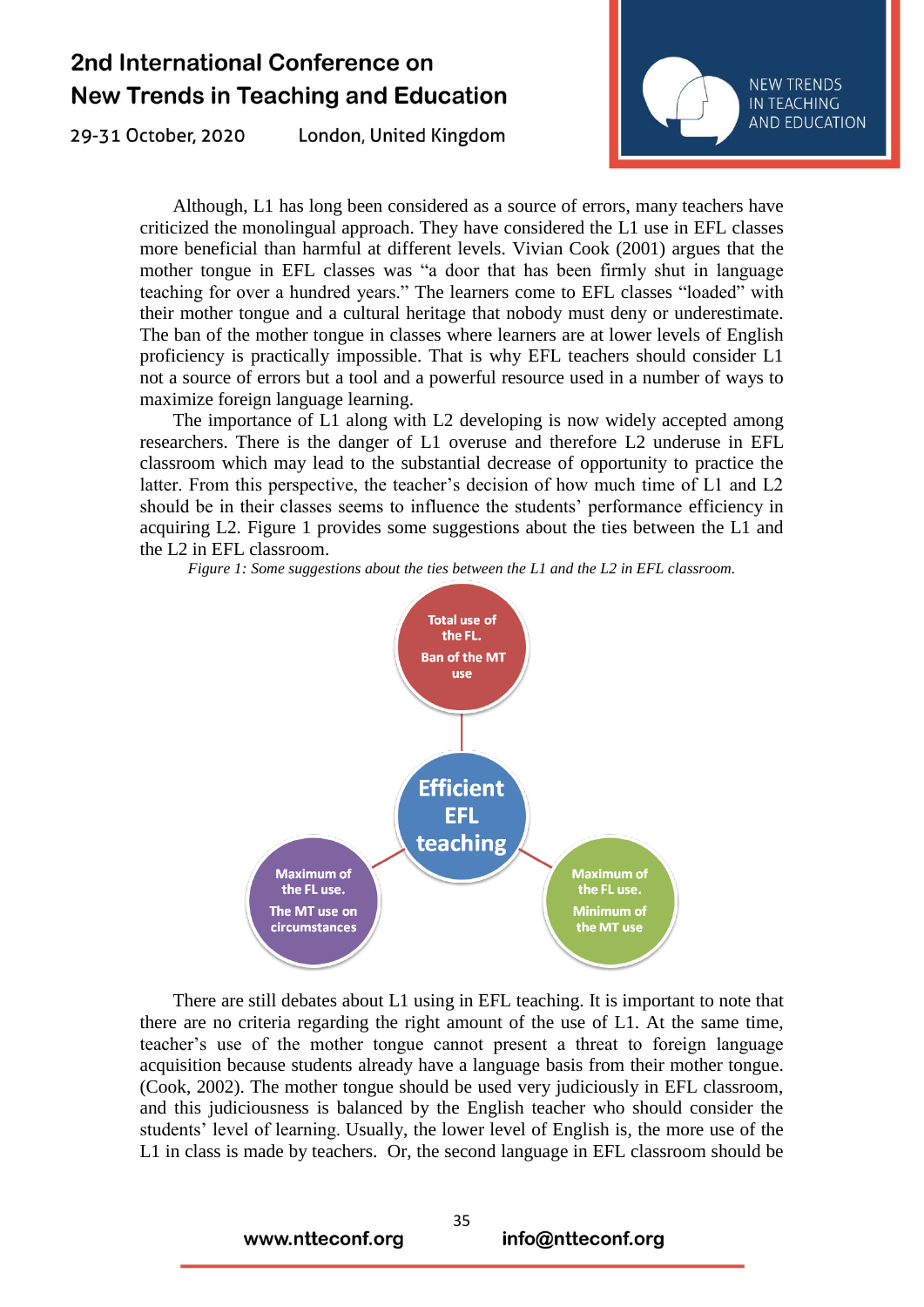29-31 October, 2020 London, United Kingdom



used as much as possible; however the mother tongue has an important role for balance at the second language course.

We can convey the meaning of an unknown word in many ways, such as a definition in the second language, a demonstration, visuals, realia, L2 context clues, or an L1 translation. (Nation) We should never lose sight that the comparative analysis between the mother tongue and the foreign language is important and that the aim of foreign language isn't to substitute the L1. Larsen-Freeman (2000) claims that "the purpose of using the native language is to provide a bridge from the familiar to the unfamiliar".

#### **2.2. Reasons for the L1 use in the EFL classroom**

Many EFL teachers still strongly believe that a single word from the learners' mother tongue shouldn't be used in the classroom. Such teachers are exponents of the so-called 'Monolingual Approach'; other ones who use L1 wisely in their EFL classrooms follow the 'Bilingual approach'. A third approach, introduced by Nation (Nation), is called a 'Balanced Approach'. He believes that teachers need to show respect for learners' L1 and thus avoid doing actions which make English seem superior to L1.

There seems to have been a recent swing towards a more flexible L1 use according to which the more foreign language is used in the classroom, the better EFL teaching / learning process is. L1 remains an important instrument for the child's intellectual, physical and moral development during educational process.

If in the classroom, all learners share the same L1, teacher should use a range of options to encourage learners to use the L2 as much as possible. There are several reasons why learners actually use the L1 when they should be using the L2. The most evident ones are: low proficiency in the L2, the naturalness of using the L2 while doing certain tasks, shyness in using the L2, or simply a lack of interest in learning the L2. (Nation)

L1 use in EFL classroom can have core functions which are concerned with the EFL teaching process and social functions concerned with the management of the classroom. The former includes such teaching techniques like explaining grammar and vocabulary, or checking of grammar, vocabulary and text understanding. The latter includes maintaining discipline, giving instructions, dealing with administrative matters.

It is a common perception that the L2 acquisition is strongly influenced by the student's first language. That's because, 'foreign' accents appear in the L2 speech of students. When a Romanian speaks English, his/her English sounds Romanian. The learner's L1 affects the L2 vocabulary and grammar, too. Or, the L1 interferes with L2, so that features of the L1 are transferred into the L2 (Ellis, 1985). Teachers are often unsure about the use of students' L1 in the classroom; it is either encouraged or forbidden. Anyway teachers should not feel guilty while using L1 in cases when it is really necessary and appropriate. Grim's (2010, p. 207) research shows that teachers switch to L1 to "facilitate comprehension, overcome grammatical obstacles and save time in lengthy L2 task explanations". In fact, the students' mother tongue is the greatest advantage brought to the English language classroom.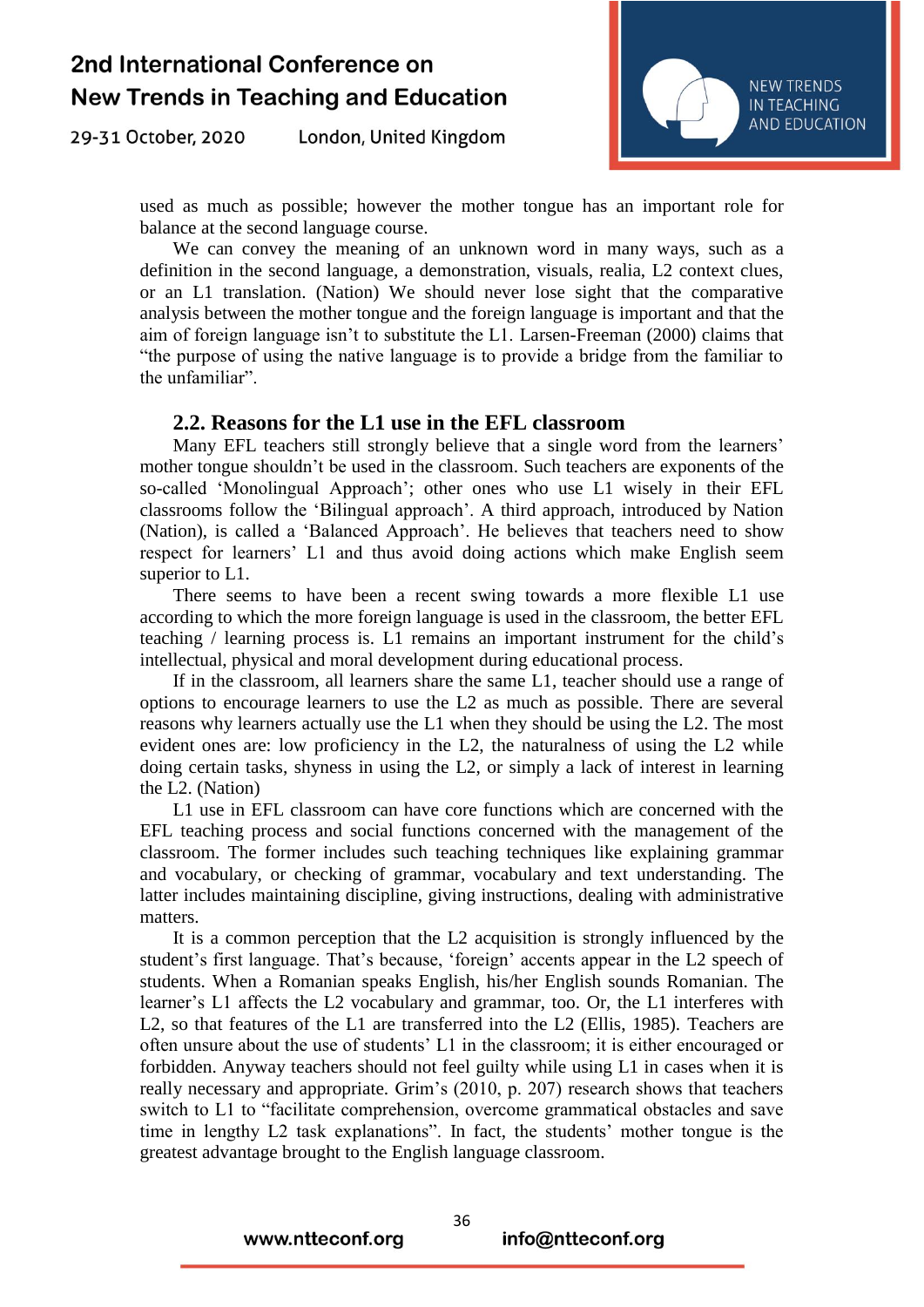29-31 October, 2020

London, United Kingdom



### **2.3. Judicious use of mother tongue in EFL classroom**

The problem of judicious use of L1 in EFL learning / teaching process is when and how to use it. It should be born in mind that the target language must be used wherever / whenever possible and L1 where / when necessary. As stated above, the reasonable use of L1 can play its unavoidable role in some cases, at the same time L2 should remain the most operational language of EFL learning / teaching process.

So, the mother tongue use in EFL classroom maybe recommended in the following situations:

**1. Giving instructions:** While doing the tasks in group, in pairs, at project, or even alone, the students must know clearly the details of what they have to do. So that the students to do the tasks correctly without any confusion. The goal of the lesson is explained by the teacher in L1. Instructions may be repeated simultaneously in both (L1 and L2) languages, so that the teacher is sure the students have understood. Also, teachers may use the students' L1 to summarize the material at the end of the lesson in order to provide a summary of progress, a kind of "framework design", for example: "So, let's sum up. At this lesson we have learned the Present Simple Tense, and told about its functions".

**2. Explaining abstract terms:** The meaning of abstract nouns like *integrity* is very difficult to teach as it is rather vague even in L1. The use of L1 helps the students to escape the difficulties of incomprehension or misunderstanding.

Proverbs in the target language should be taught with the corresponding ones in the mother tongue if they exist. Otherwise a translation / explanation of the proverbs in L1 should be given. The same thing happens with idiomatic expressions which may have corresponding idioms or not. This might be very helpful to detect (inter)cultural differences or similarities.

**3. Teaching grammar.** A comparison between L1 and L2 grammars will highlight the differences between the two languages. While teaching grammar, the explanations may judiciously be given in student's mother tongue to avoid negative transfer. The explanation in L1 is a very time-saving solution, at the same teacher is surer the taught material is understood.

**4. Teaching the low level students.** Usually, teachers use students' L1 when other explaining methods such as direct demonstration, synonyms-antonyms, wordbuilding elements, interpretation of word meanings in L2 cannot be properly implemented. Thus, the use of mother tongue in EFL classrooms with low proficiency students becomes inevitable when all other teaching techniques fail to make them understand the taught item.

**5. Translation tasks.** There was an excess of translation asks when GTM was a common method in teaching English. Then, a sudden and immediate removal of L1 from the classroom followed. Nowadays, translation from the native language into the target language or vice versa is often used as classroom technique, or more often in written tasks. Thus translation competence remains an important one. Cook (2010) has noticed that translation is a major part of communicative bilingual competence.

www.ntteconf.org

info@ntteconf.org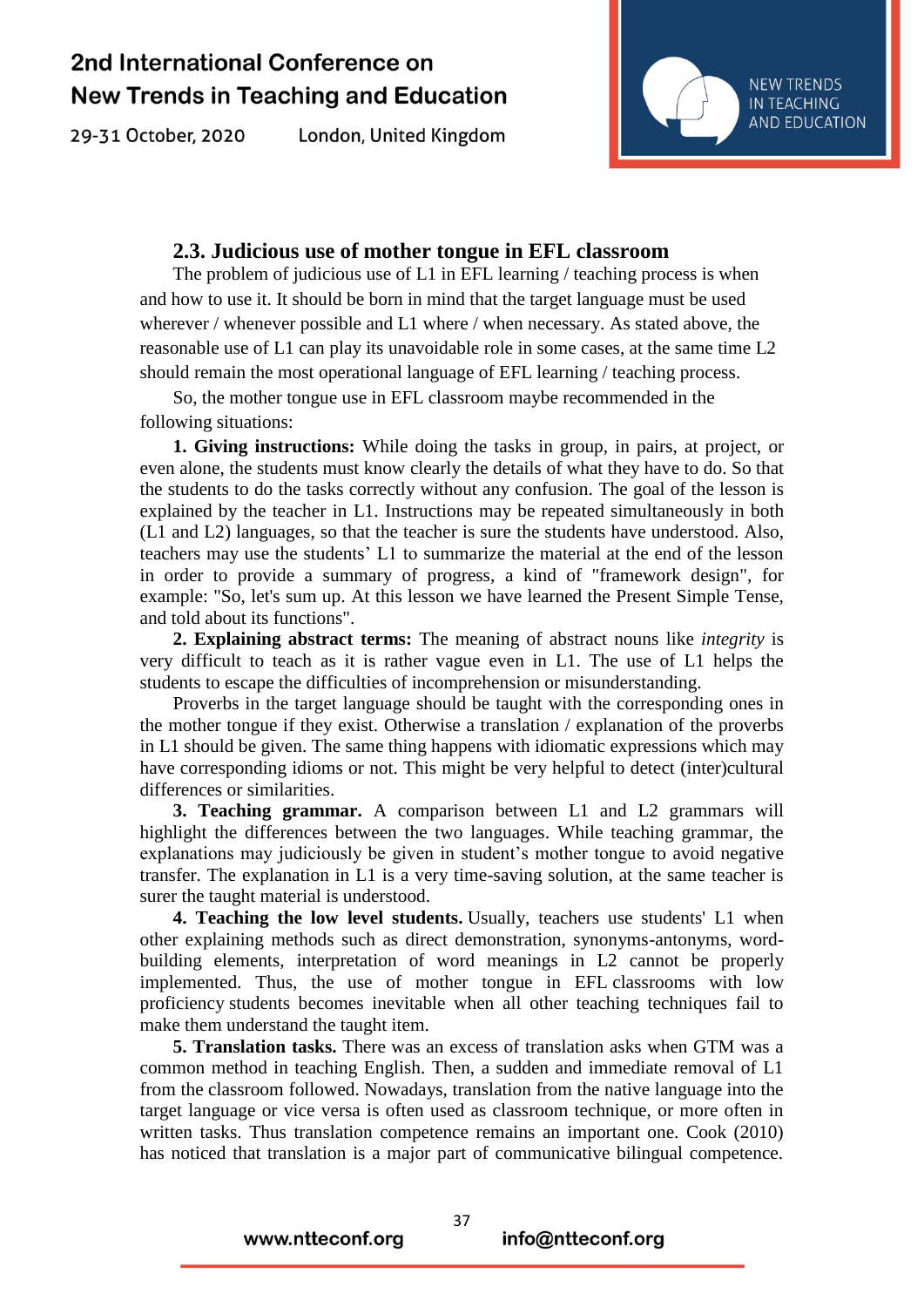29-31 October, 2020 London, United Kingdom



Therefore, its importance in a globalized and multilingual world has a great educational potential.

The traditional ways of translation (e.g. with a paper dictionary) still exist, but are replaced by machine translators. The accuracy of online translation has been improving considerably, so that many people have questioned whether language learning, and therefore EFL, will still be necessary in the future. Online translations become more and more accurate, depending on the languages that are being translated from and to, and the type of text. These days there are many electronic translators, such as Google Translate, or translation pens. All you have to do is use an app and glide the camera of a smartphone or tablet over text to get an instant translation or, even simpler, speak into the app and your translation appears.

**6. Managing classroom conflicts.** Management of conduct and discipline is often hard to be done in L2, especially, if a serious conflict that interferes with learning emerges in the classroom. Classroom conflicts don't happen only at the EFL lessons, but at other disciplines too. The difference consists in the fact that at science, math, geography, etc. courses, teacher / learners use the same mother tongue, whereas at EFL course there is both mother and target (foreign) language. The teacher can try to prevent the conflict in L2, but nevertheless L1 seems to be more efficient.

**7. Discussing errors.** Errors are indispensable to the learning process of foreign language. Unlike native speakers, who can identify and correct mistakes almost immediately, non-native speakers who learn L2 have an incomplete knowledge of the target language, and are not always able to correct the errors they make. While expressing their ideas, most of the learners chiefly rely on their mother tongue. This one plays a very significant role in English learning process and has great influence on L2. Such is known as interlingual transfer. Discussing errors caused by the interference of the learner's mother tongue should be done in L1.

The figure 2 shows the primary reasons that require judicious use of mother tongue in EFL classroom.

*Figure 2: The reasons for judicious use of mother tongue.*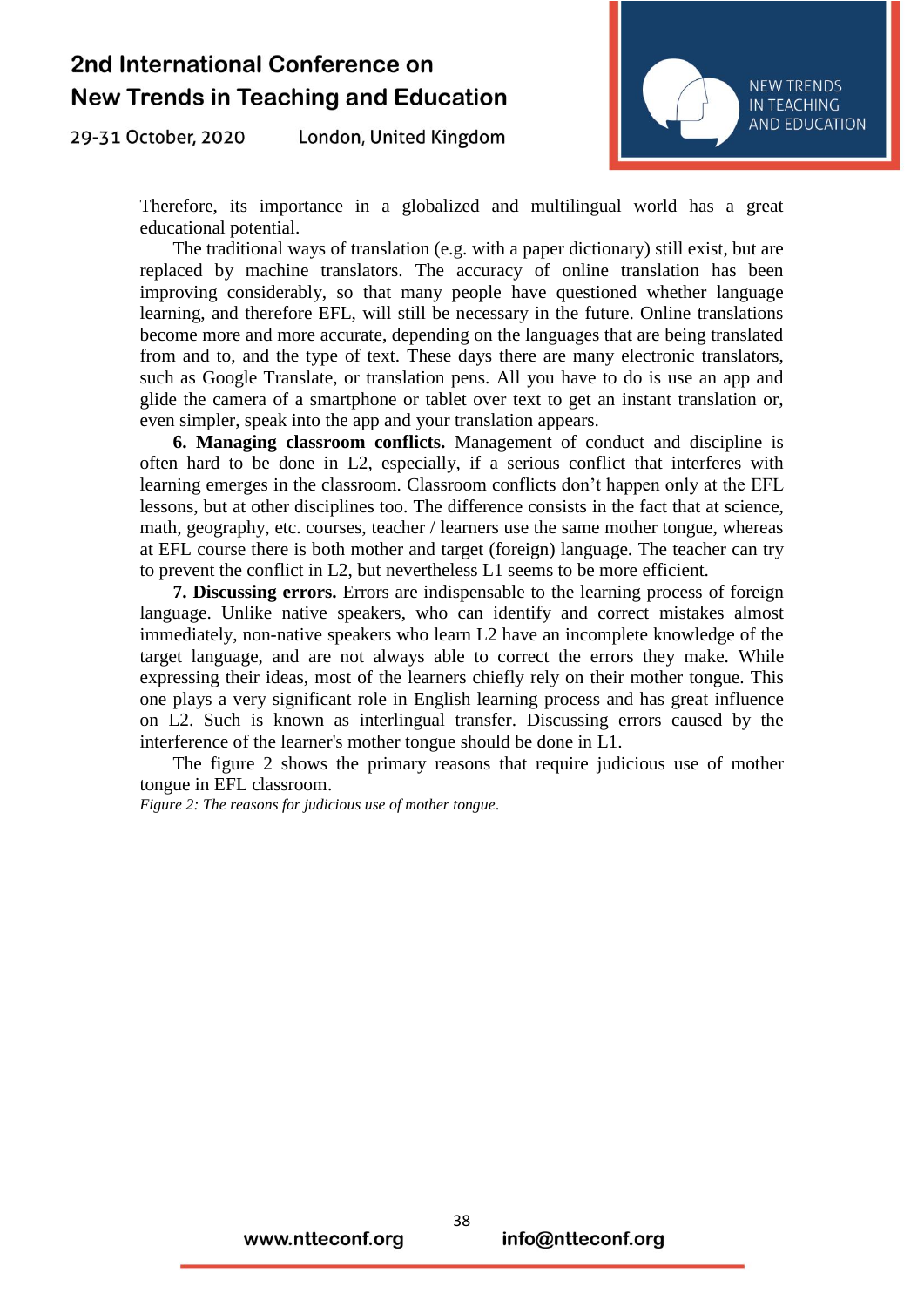29-31 October, 2020

London, United Kingdom





L1 use is time-saving; therefore it allows avoiding long explanations in the target language. It is sometimes easier and more efficient to give a translation (or visual aids) of a word than start by trying to give the explanation. It does not necessarily mean that the latter will lead to the expected result.

A comparison of L1 and L2 is a very enriching experience, which can enhance the TL acquisition. This comparison can be done both at vocabulary and grammar level.

Language is also a vehicle for developing (inter)cultural skills. Cultural differences and similarities can be highlighted through various linguistic activities, like proverbs, idiomatic expressions, songs, and even jokes.

Using L1 minimize the stress the learners may have while studying L2. Acceptance of L1 use gives a sense of security nourished by the learners' identity.

### **3. Conclusion**

Use of L1 in EFL classroom has been a disputed issue over time. On the one hand, some teachers reject L1 use; thence don't recognize any significant potential in it. On the other hand, other teachers massively overuse it. Thus, when and how to use L1 and when to use L2 in EFL classroom is one of the hardest decisions the teacher should make. Overall, this study shows that to overcome this argument, L1 should be used in EFL classroom in balanced way.

Both, the EFL teacher and the students cannot avoid the mother tongue while teaching and learning. That means that while learning / teaching a foreign language, complete ban of L1 is not possible and even not justifiable. The use of mother tongue